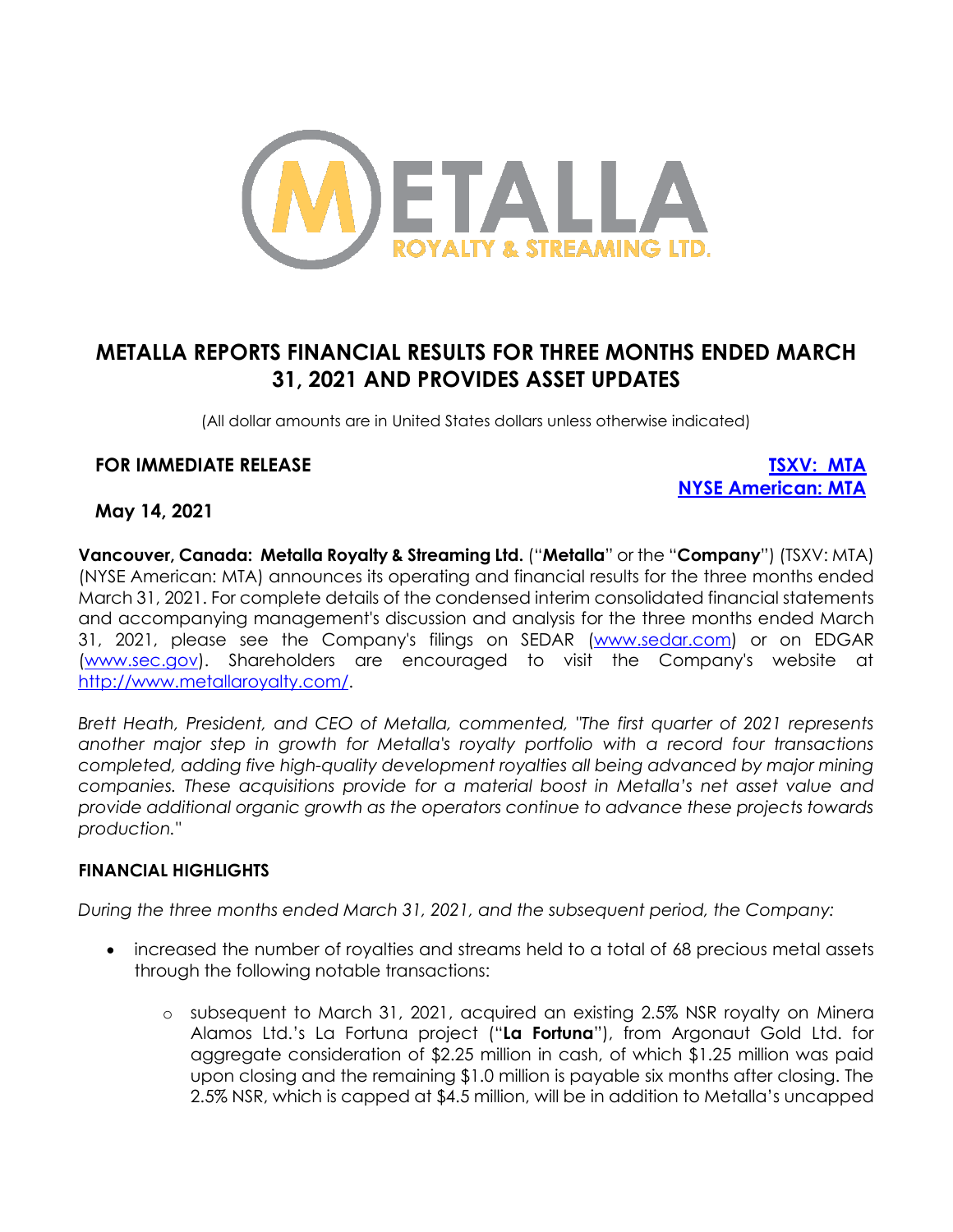1.0% NSR royalty to increase the total royalty exposure to 3.5% on the La Fortuna project;

- o acquired an existing 0.5% NSR royalty on Barrick Gold Corp.'s ("**Barrick**") Del Carmen project, which is part of the 9Moz Au Alturas-Del Carmen project in the prolific El Indio belt in the San Juan province of Argentina, from Coin Hodl Inc. for a total consideration of C\$1.6 million in cash;(1)
- o acquired an existing 0.75% GVR royalty on Eldorado Gold Corp.'s 2Moz Au Tocantinzinho project located in the Tapajos district in the State of Para in northern Brazil, from Sailfish Royalty Corp. for a total consideration of \$9.0 million in cash, of which \$6.0 million was paid by Metalla on closing and the remaining \$3.0 million was paid subsequent to March 31, 2021; (2)
- o acquired an existing 1.0%-2.0% NSR royalty on OZ Minerals 1.7Moz Au CentroGold project ("**CentroGold**") located in the State of Maranhão in northern Brazil, from Jaguar Mining Inc. for total consideration of \$7.0 million in cash and with additional contingent payments of up to \$11.0 million comprised of shares and cash subject to the successful completion of certain milestones in respect of the CentroGold project; (3) and
- o acquired an existing 0.45% NSR royalty on Agnico Eagle Mines Ltd.'s ("**Agnico**") Amalgamated Kirkland property in its Kirkland Lake project, and an existing 0.45% NSR royalty on Kirkland Lake Gold's North Amalgamated Kirkland property ("**North AK Property**") at its Macassa mine, from private third parties for total consideration of C\$0.7 million in cash.(4)
- from inception to March 31, 2021, the Company had distributed 1,314,193 common shares under its original at-the-market program (the "**2020 ATM Program**") at an average price of \$9.88 per share for gross proceeds of \$13.0 million. As of today, the Company has distributed a total of 1,809,300 common shares under the 2020 ATM program for gross proceeds of \$17.4 million. The Company intends to terminate the 2020 ATM Program and establish a new at-the-market program (the "**2021 ATM Program**") with a syndicate of agents. Under the 2021 ATM Program the Company is expecting to distribute up to \$35.0 million (or the equivalent in Canadian dollars) in common shares of the Company. After establishing the 2021 ATM Program, the Company will have no continuing obligations under the 2020 ATM Program and the remaining \$2.6 million of common shares authorized for sale under the 2020 ATM Program will not be issued;
- received or accrued payments on 731 (February 29, 2020 698) attributable gold equivalent ounces at an average realized price of \$1,751 (February 29, 2020 - \$1,603) and average cash cost of \$12 (February 29, 2020 - \$541) per attributable gold equivalent oz. (see non-IFRS Financial Measures);
- generated operating cash margin of \$1,739 (February 29, 2020 \$1,061) per attributable gold equivalent ounce from the Wharf, Joaquin, and COSE royalties, the New Luika Gold Mine ("**NLGM**") stream held by Silverback Ltd. ("**Silverback**"), the Higginsville derivative royalty asset, and other royalty interests (see non-IFRS Financial Measures);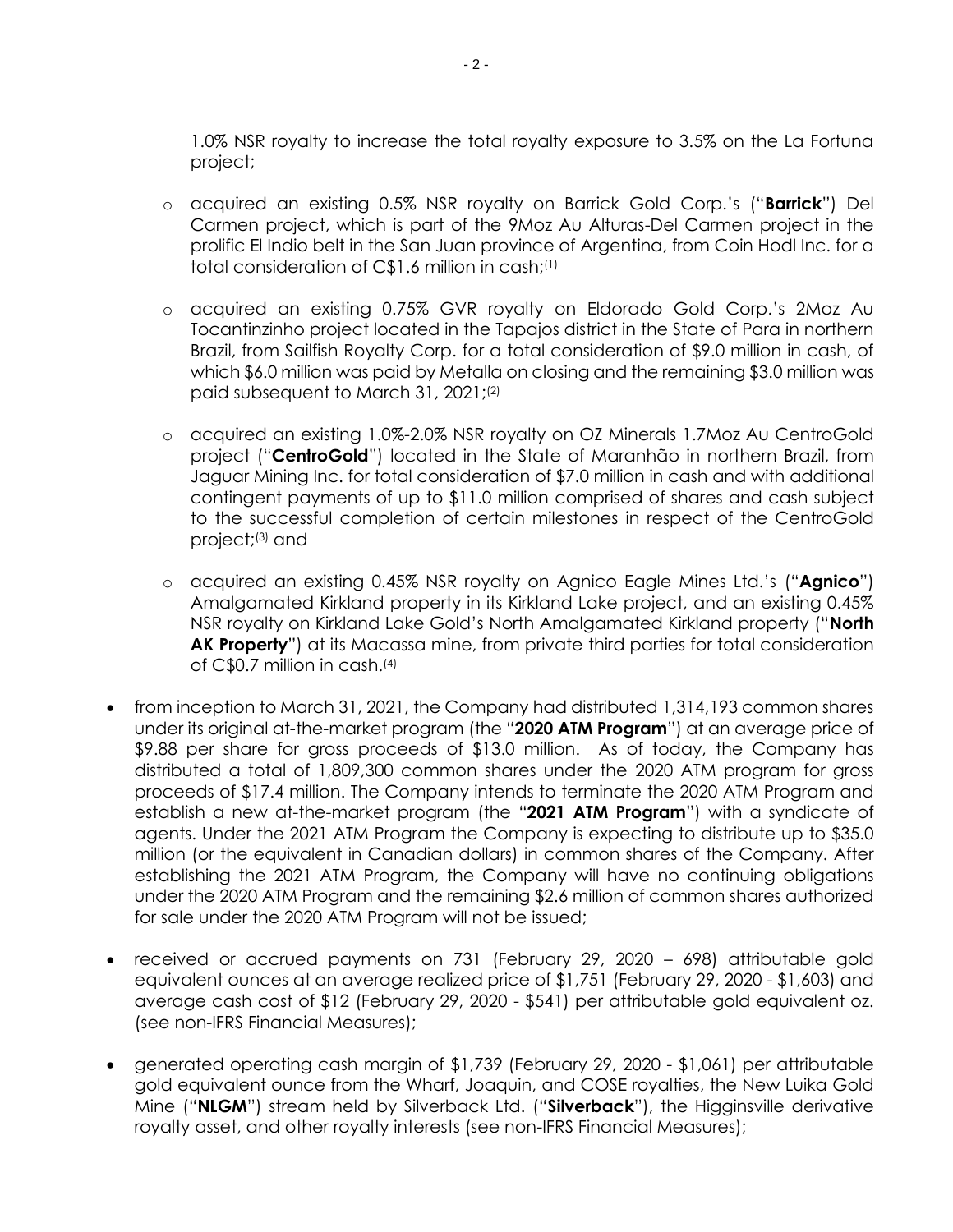- recognized revenue from royalty and stream interests, including fixed royalty payments, of \$0.7 million (February 29, 2020 - \$1.0 million), net loss of \$2.4 million (February 29, 2020 - \$1.6 million), and adjusted EBITDA of negative \$0.5 million (February 29, 2020 - negative \$0.1 million) (see non-IFRS Financial Measures);
- recognized payments due (not included in revenue) from the Higginsville derivative royalty asset of \$0.5 million (February 29, 2020 - \$Nil) (see non-IFRS Financial Measures); and
- converted C\$5.0 million outstanding on the Beedie Capital amended loan facility (the "**Beedie Loan Facility**") at C\$9.90 per share for a total of 505,050 common shares and completed a draw down for an additional C\$5.0 million from the Beedie Loan Facility with a conversion price of C\$14.30 per share, representing a 20% premium above the 30-day volume-weighted average price of the Company's common shares on the date of the draw down in accordance with the terms of the Beedie Loan Facility. The Company obtained TSXV approval for the foregoing C\$5.0 million draw down. As at the date of this News Release, the Company has a total of C\$5.0 million outstanding under the Beedie Loan Facility bearing interest at a rate of 8% per annum with a remaining C\$15.0 million available on standby under the Beedie Loan Facility.

### **ASSET UPDATES**

### *Wharf Royalty*

On April 28, 2021, Coeur Mining Inc. ("**Coeur**") reported in a Form 8-K news release, that Wharf produced 19,035 ounces of gold at 0.93 g/t during the first quarter of 2021, in line with the production guidance range of 85-95 Koz for 2021. Activities during the quarter included exploration and infill drilling at the Portland Ridge target in the southern edge of the operation where RC drilling completed 11,775 metres of drilling. Upon completion of infill drilling at Portland Ridge, Coeur plans to shift its focus to the Flossie area, west of Portland Ridge, and the Juno area, located on the north side of Wharf for exploration and infill drilling.

Metalla holds a 1.0% GVR royalty on the Wharf mine.

#### *Higginsville Royalty*

On April 15, 2021, Karora Resources Inc. announced first quarter production from its Higginsville and Beta Hunt mines of 24,594 ounces of gold, in line with 2021 production guidance of 105- 115Koz for 2021.

Metalla holds a 27.5% PPR royalty interest on the difference between the London PM fix gold price and A\$1,340/oz on the first 2.5 Koz per quarter until a cumulative total of 34.0 Koz of gold at the Higginsville operation have been delivered. As at March 31, 2021, 6.6 Koz had been delivered.

#### *New Luika Silver Stream*

On April 21, 2021, Shanta Gold Limited ("**Shanta**") announced first quarter production of 14,641 ounces of gold, with the ongoing ramp-up of the new third mill at New Luika aiding in the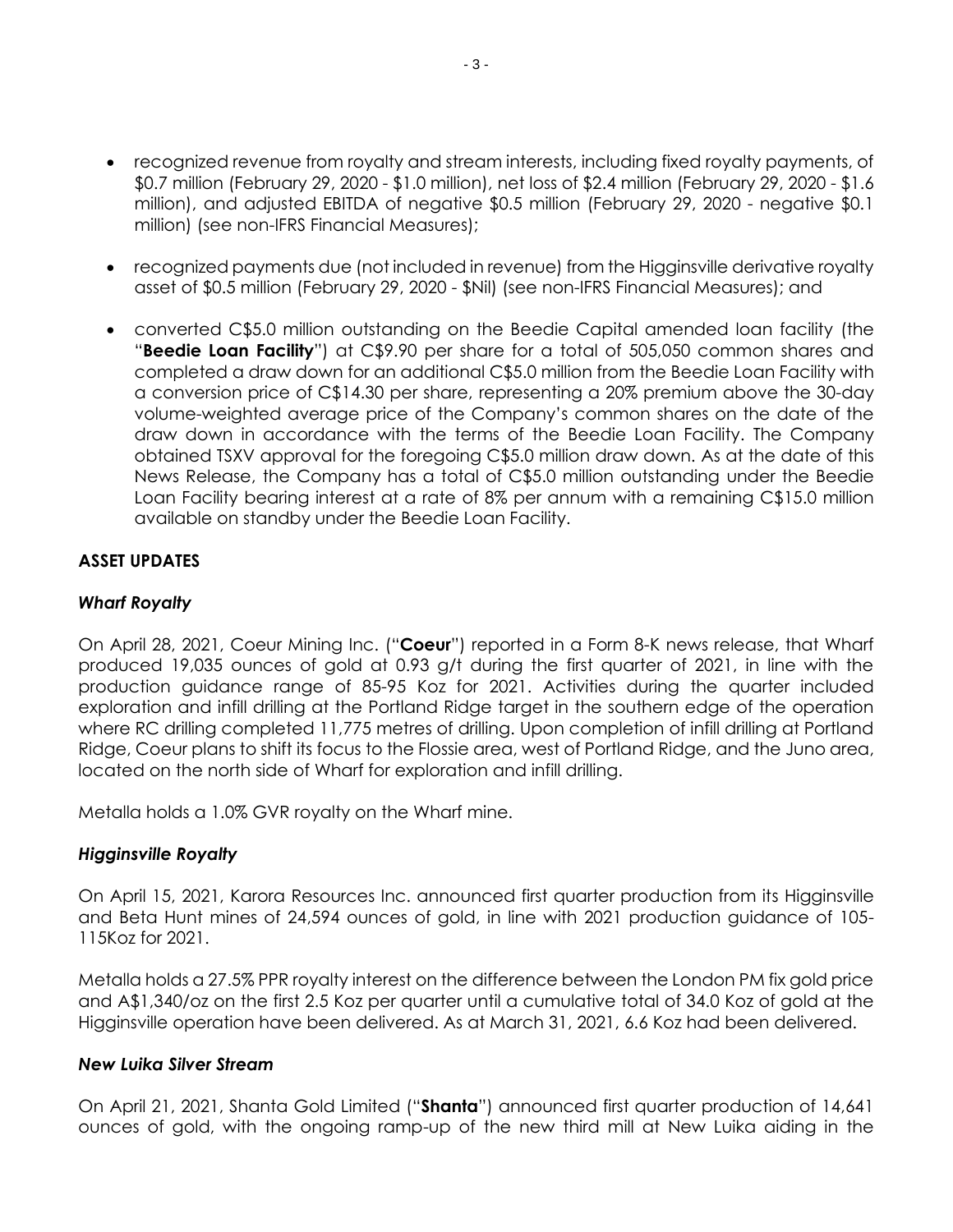increased throughput for the quarter. 2021 production guidance has been set at approximately 80 Koz of gold. In addition, drilling at the Luika deposit added 76,461 ounces of new indicated resources grading 7.97 g/t, net of depletion. Significant drill results at the Luika deposit include 11.27 g/t gold over 9.29 metres. Further drilling is planned at Luika and Porcupine South for the second quarter to target conversion of inferred resources into measured and indicated resources. On April 19, 2021, Shanta reported an updated Indicated resource of 355 Koz at 3.56 g/t gold and an inferred resource of 70 Koz at 3.05 g/t gold at the Luika deposits.

Metalla holds a 15% interest in Silverback Ltd. whose sole business is receipt and distribution of a silver stream on NLGM at an ongoing cost of 10% of the spot silver price.

# *Endeavor Silver Stream*

On April 28, 2021, Sandfire Resources Limited ("**Sandfire**") reported that exploration work included prospect generation and review and the acquisition of drillhole electromagnetic ("**DHEM**") data south of the Endeavor mine. Sandfire interpreted and modelled additional historic DHEM data to generate additional areas requiring investigation in close proximity to the Endeavor orebody. On February 25, 2021, Sandfire reported diamond drilling was conducted during Q4 2020 to provide DHEM survey platforms targeting potential extensions to the Endeavor mine's mineralization.

Metalla has the right to buy 100% of the silver production up to 20 million ounces (12.6 million ounces remaining under the contract for delivery) from the Endeavor Mine for an operating cost contribution of \$1.00 per ounce of payable silver, indexed annually for inflation, plus a further increment of 50% of the silver price in excess of \$7.00 per oz.

# *Santa Gertrudis*

On April 29, 2021, Agnico announced drilling in the first quarter totaled 22 holes (8,970 metres) focused on advancing Amelia, Espiritu Santo, Santa Teresa and other zones, drill results are expected to be released in the second quarter of 2021. In the second quarter of 2021, additional drilling and metallurgical testing are planned to continue expanding the mineral resources, to generate and test new targets and to advance the oxide heap-leach project concept.

Metalla holds a 2.0% NSR on Santa Gertrudis subject to Agnico's right to buy back 1% for \$7.5 million.

# *Del Carmen*

On May 5, 2021, Barrick announced it had initiated a five rig 8,000 metre drill campaign at Del Carmen-Alturas to test high-grade mineralization controls defined under a structural framework study in 2020. Drilling at Rojo Grande on the Del Carmen property was completed, and assays are pending, however the lithology-alteration assemblages observed in the drill core validated the existing geological model. Partial results from drilling at Del Carmen include 1.05 g/t gold over 45.5 metres and 0.86 g/t gold over 19.7 metres. Additional assays are expected to be released by Barrick in Q2 2021.

Metalla holds a 0.5% NSR royalty on the Del Carmen project which is the Argentine portion of the Alturas-Del Carmen project in the prolific El Indio belt.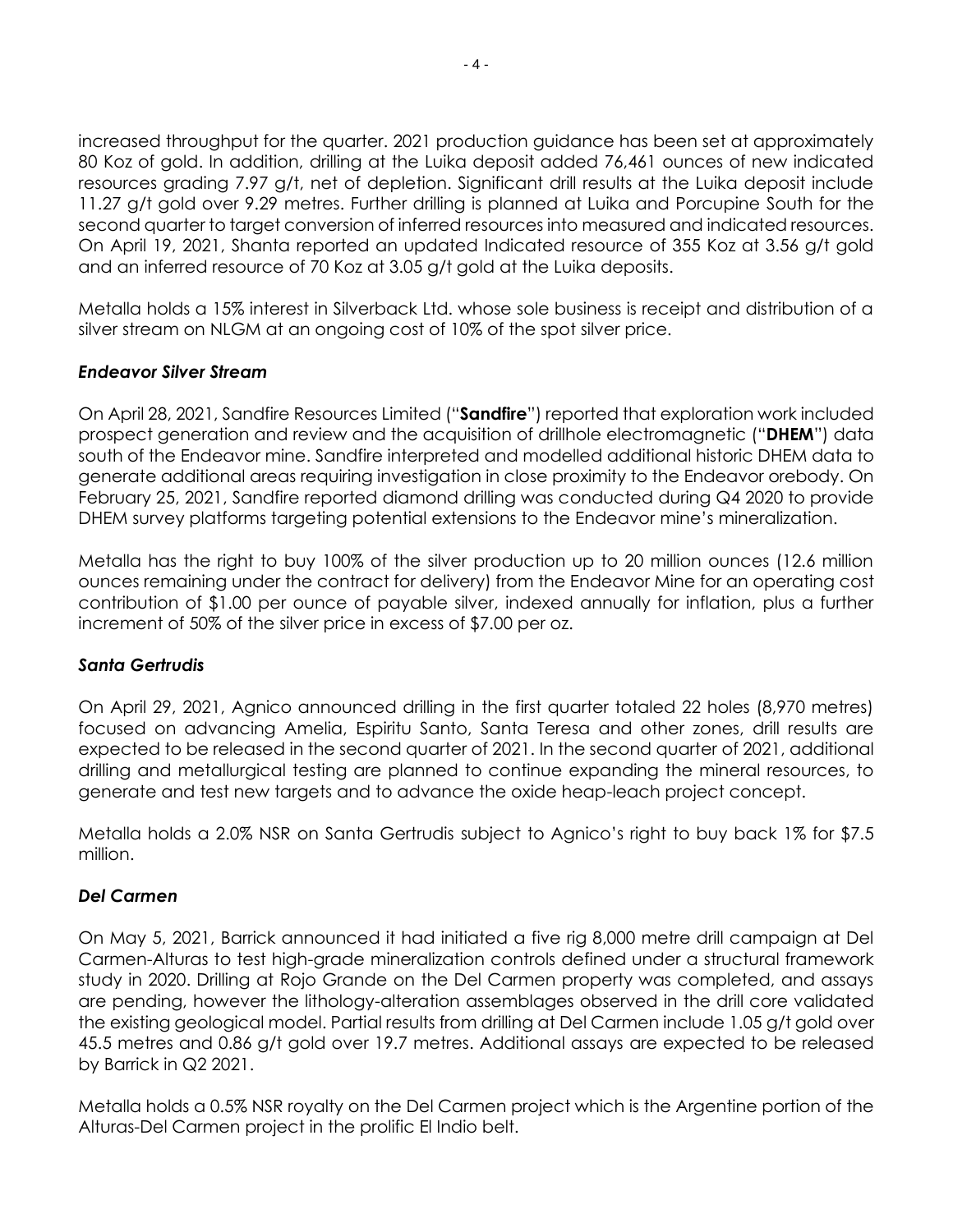### *Wasamac*

On April 28, 2021, Yamana Gold Inc. ("**Yamana**") provided an update on the Wasamac property and Camflo property through their first quarter results. Yamana commenced an exploration and infill drilling campaign to refine and expand upon the potential of Wasamac and its development alternatives. Following an in-depth review of the Wasamac feasibility study, Yamana identified opportunities to optimize the processing plant design and materials handling system to sustain a throughput rate of 7,000 tpd, an increase from the 6,000 tpd throughput stipulated in the 2018 feasibility study. Opportunities to increase metallurgical recoveries at Wasamac will be assessed through metallurgical drilling and test work. Yamana expects to release an updated feasibility study in the third quarter of 2021.

Metalla holds a 1.5% NSR on the Wasamac project subject to a buy back of 0.5% for C\$7.5 million.

# *Beaufor Mine*

On April 29, 2021, Monarch Mining Corporation ("**Monarch**") announced additional drill results from its exploration program at Beaufor with several significant intercepts including 187 g/t gold over 0.5 metres, 151.5 g/t gold over 0.5 metres and 147.5 g/t gold over 0.3 metres. Monarch continues to test for potential resources in proximity to the historical mine. On January 28, 2021, Monarch announced an updated resource estimate for the Beaufor mine. Monarch Mining will continue its exploration plan to grow the mineral resource with the ultimate plan to restart gold production within 8 to 14 months.

Metalla holds a 1.0% NSR on the Beaufor mine once Monarch has produced 100 Koz of gold. To date, approximately 27.3 Koz of gold have been produced from the property.

# *CentroGold*

On April 22, 2021, Oz Minerals Limited ("**Oz**") announced that field work for the relocation plan study resumed with final reports to be submitted to INCRA for approval in order to lift the injunction on the property. Work continues on environmental reports, updating the pre-feasibility study and progressing preparation for the village relocation.

Metalla holds a 1.0-2.0% NSR royalty on the CentroGold project.

# *Big Springs*

On April 28, 2021, Anova Metals Limited ("**Anova**") outlined drill permitting applications for the 2021 field program commenced with the goal of aggressively testing extensions to existing resources as well as drilling of high-potential, high-priority new exploration targets. On January 18, 2021 and January 25, 2021, Anova announced high grade drill results at the Big Springs project confirming and extending mineral resources. Significant intercepts include 3.96 g/t over 10.85 metres, 15.23 g/t over 5.49 metres, and 3.98 g/t gold over 4.54 metres. 2021 exploration is expected to continue to aggressively focus on extensions to high grade mineralization at Big Springs.

Metalla holds a 2.0% NSR royalty on the Big Springs project.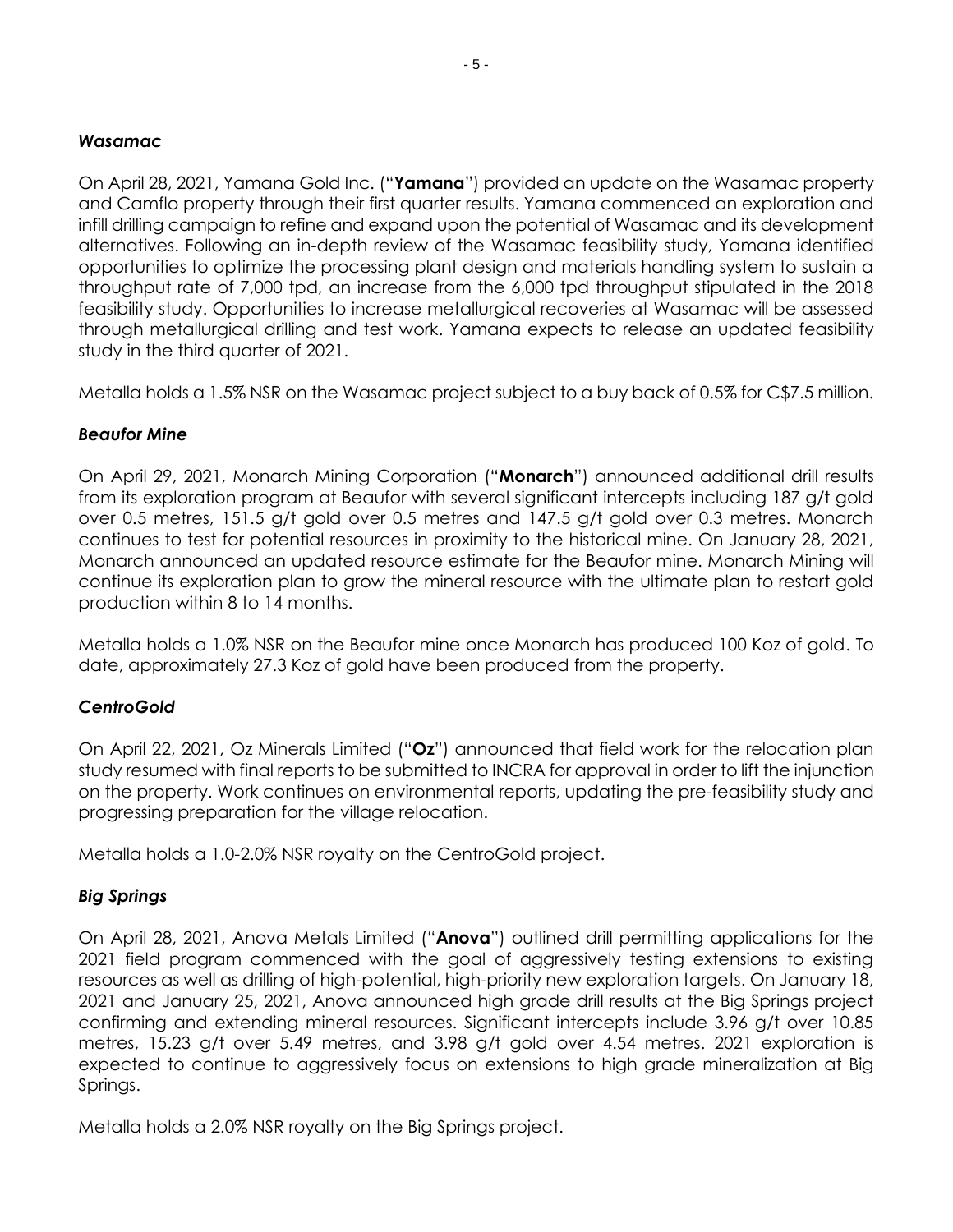# *Green Springs*

Upon commencement of the 2021 drill program, Contact Gold Corp. ("**Contact**") announced several drill highlights from drilling at the Green Springs project in 2020. In a news release dated March 24, 2021, drilling in the southern end of the mine trend returned 1.53 g/t oxide gold over 19.6 metres infilling a 100-metre gap in the southern extend of mineralization on the mine trend. In a news release dated April 14, 2021, Contact released a drill highlight from the Alpha zone in the northern end of the mine trend, intersection 1.4 g/t gold over 42.6 metres. In 2021, Contact's exploration program is focused on rapidly expanding the footprint of oxidized gold mineralisation at Green Springs, by stepping out on high grade zones along the mine trend.

Metalla holds a 2.0% NSR Royalty on Green Springs.

# *Camflo*

On April 28, 2021, Yamana provided an update on the Camflo property which is located adjacent to and north of the Canadian Malartic mine, Rand property and the recent Odyssey underground discovery. Given its close proximity to the Malartic Mine, it is being considered for inclusion in the Canadian Malartic General Partnership exploration program. A recent high resolution airborne magnetic survey of the Camflo property has identified three high priority drill targets with magnetic signatures similar to the historical Camflo mine. Data compilation also defined the presence of a porphyritic stock similar to that which hosted 90% of the historic 1.65Moz produced at the Camflo mine, located 800 metres to the east of the mine as an additional priority exploration target.

Metalla holds a 1.0% NSR Royalty on Camflo.

# *Red Hill*

On April 27, 2021 NuLegacy Gold Corporation ("**NuLegacy**") reported the presence of geochemical trends outlining a large mineralized system within the Rift Anticline target. Drilling has commenced for the 2021 spring-summer exploration program which will further explore the significant mineralization from the February 18, 2021, press release where NuLegacy announced they intersected significant gold mineralization at the Rift Anticline prospect. Significant intercepts included 1.6 g/t gold over 16.8 metres and 1.1 g/t gold over 13.9 metres. NuLegacy began drilling the remaining 12 or 13 holes at the Rift Anticline in March 2021.

Metalla holds a 1.5% GOR royalty on the Red Hill project.

# *Aureus East*

On April 12, 2021, Aurelius Minerals Inc. ("**Aurelius**") reported assay results from underground drilling at Aureus East of 17.4 g/t gold over 3 metres, 5.32 g/t gold over 14.2 metres and 15.1 g/t over 2.7 metres. On April 6, 2021, Aurelius reported high grade results of 132.4 g/t gold over 2 metres, 21 g/t gold over 0.5 metres and 2.91 g/t over 32 metres. Over the reminder of 2021, Aurelius expects to continue to drill its 10,000 metres drill program at the Aureus East project.

Metalla holds a 1.0% NSR royalty on the Aureus East project.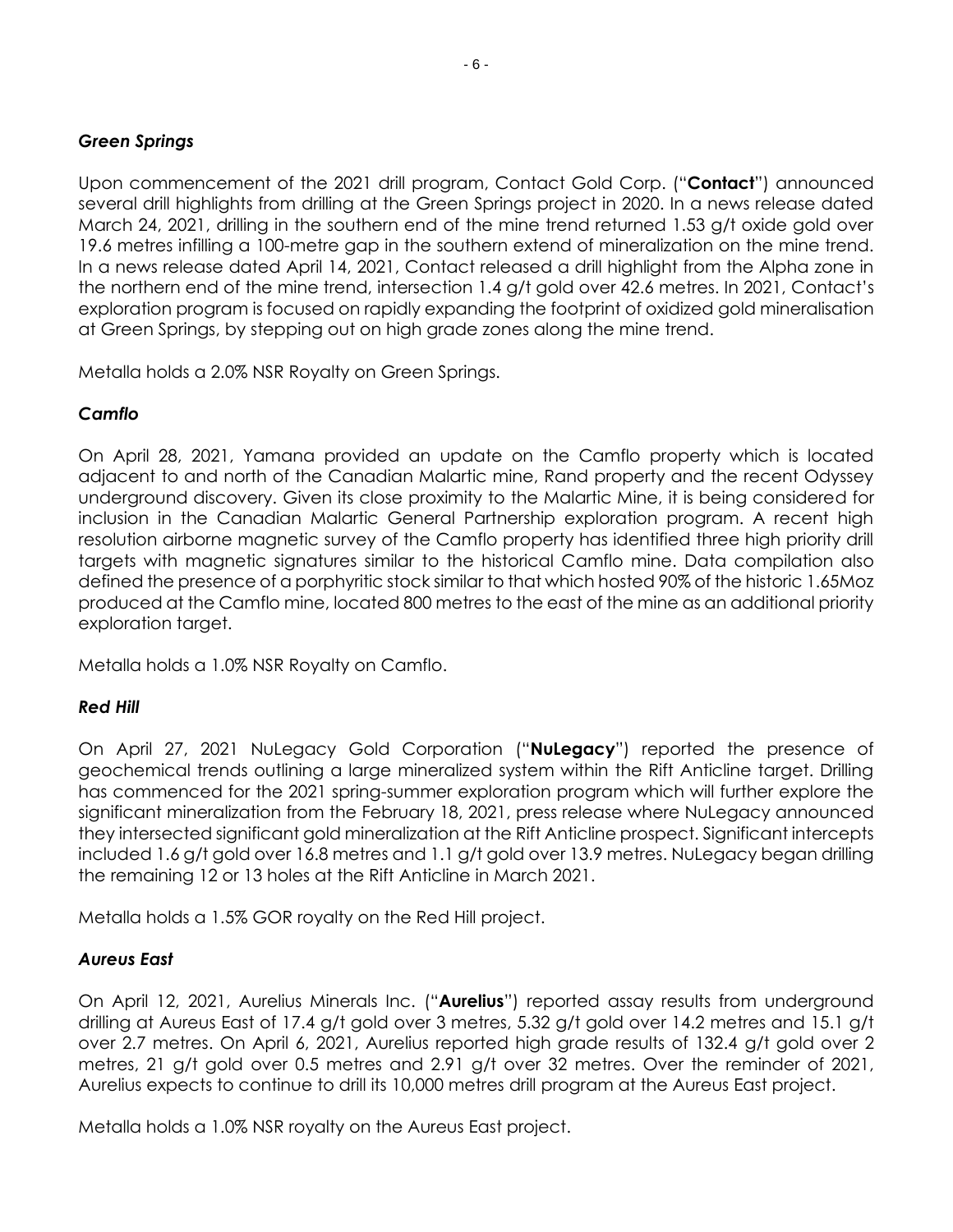### *Fortuity 89*

On April 12, 2021, Newcrest Mining Ltd. ("**Newcrest**") provided details of its planned program for Fortuity 89 which include a geophysical program, ground gravity surveys and AMT resistivity surveys. The surveys will be undertaken along with a soil geochemical program intended to identify drill targets for testing this calendar year. On March 9, 2021, Discovery Harbour Resources Corp. announced it had entered an option and earn-in agreement with Newcrest on the Fortuity 89 property which is located four kilometres west of the Caldera property near Tonopah, Nevada. The option and earn-in agreement provide for Newcrest to earn up to 75% of the project for total expenditures of \$31.5 million and the completion of a positive preliminary economic assessment.

Metalla holds a 2.0% NSR royalty on the Fortuity 89 project.

### *Tower Stock*

In a press release dated April 20, 2021, White Metal Resources Corp. announced the discovery of a new gold zone yielding 1.7 g/t gold over 82.5 metres in a new gold discovery named the Ellen Zone. The area of the new discovery has seen no historical drilling and is open in all directions.

Metalla holds a 2.0% NSR Royalty on the Tower Stock project.

#### *Mirado*

On April 21, 2021, Orefinders Resources Inc. announced a strategic partnership with Kirkland Lake Gold ("**Kirkland Lake**") whereby Kirkland Lake will be granted the option to acquire up to a 75% interest in the Mirado, McGarry and Knight projects through incurring a total of C\$60M in expenditures on the projects.

Metalla holds a 1.0% NSR Royalty capped at C\$1.0 million and the right to buy an additional uncapped 1.0% NSR royalty for C\$2.0 million on the Mirado mine.

#### *Goodfish-Kirana*

On April 14, 2021, Warrior Gold Inc. announced significant gold intercepts and the extension of the strike length in the A zone at Goodfish Kirana. Significant intercepts include 3.74 g/t gold over 6.8 metres and 3.85 g/t gold over 3.8 metres with an extension to the A zone structure to 650 metres length. A zone remains open at depth.

Metalla holds a 1.0% NSR royalty on the Goodfish-Kirana project.

#### **QUALIFIED PERSON**

The technical information contained in this news release has been reviewed and approved by Charles Beaudry, geologist M.Sc., member of the Association of Professional Geoscientists of Ontario and of the Ordre des Géologues du Québec and a director of Metalla. Mr. Beaudry is a QP as defined in National Instrument 43-101 *Standards of Disclosure for Mineral Projects*.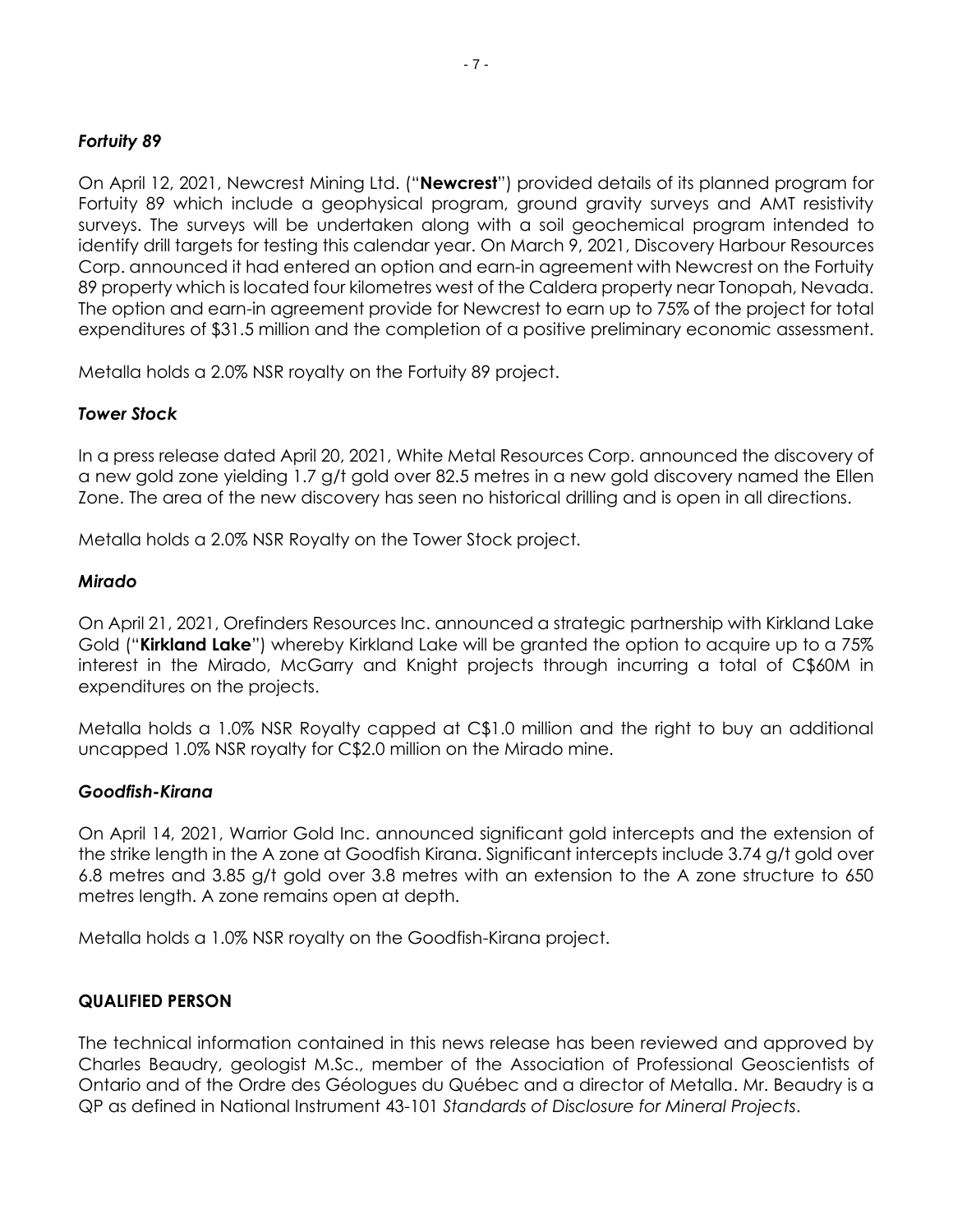#### **ABOUT METALLA**

Metalla is a precious metals royalty and streaming company. Metalla provides shareholders with leveraged precious metal exposure through a diversified and growing portfolio of royalties and streams. Our strong foundation of current and future cash-generating asset base, combined with an experienced team gives Metalla a path to become one of the leading gold and silver companies for the next commodities cycle.

For further information, please visit our website at [www.metallaroyalty.com](http://www.metallaroyalty.com/)

# **ON BEHALF OF METALLA ROYALTY & STREAMING LTD.**

(signed) "Brett Heath"

President and CEO

#### **CONTACT INFORMATION**

#### **Metalla Royalty & Streaming Ltd.**

Brett Heath, President & CEO Phone: [604-696-0741](tel:604-696-0741) Email: info@metallaroyalty.com

Kristina Pillon, Investor Relations Phone: 604-908-1695 Email: kristina@metallaroyalty.com

Website: [www.metallaroyalty.com](http://www.metallaroyalty.com/)

*Neither the TSXV nor its Regulation Services Provider (as that term is defined in the policies of the Exchange) accept responsibility for the adequacy or accuracy of this release.*

#### Notes:

- (1) For details on the estimation of mineral resources and reserves, including the key assumptions, parameters and methods used to estimate the Mineral Resources and Mineral Reserves, Canadian investors should refer to the NI 43-101 Technical Reports for Del Carmen o[n www.sedar.com.](http://www.sedar.com/)
- (2) For details on the estimation of mineral resources and reserves, including the key assumptions, parameters and methods used to estimate the Mineral Resources and Mineral Reserves, Canadian investors should refer to the NI 43-101 Technical Reports for Tocantinzinho filed on [www.sedar.com](http://www.sedar.com/) and the Eldorado Gold [Annual Information Form Dated March 30, 2020.](http://d18rn0p25nwr6d.cloudfront.net/CIK-0000918608/fbad7905-08f2-41b4-b066-5d32473c7b77.pdf)
- (3) For details on the estimation of mineral resources and reserves, including the key assumptions, parameters and methods used to estimate the Mineral Resources and Mineral Reserves, Canadian investors should refer to the ASX JORC Code Technical Reports for CentroGold and on file at www.asx.com.au and the Oz [Minerals 2020 Annual Report.](https://www.ozminerals.com/uploads/media/210218_OZ_Minerals_2020_Annual_and_Sustainability_Report.pdf)
- (4) For details on the estimation of mineral resources and reserves, including the key assumptions, parameters and methods used to estimate the Mineral Resources and Mineral Reserves, Canadian investors should refer to the NI 43-101 Technical Reports for Amalgamated Kirkland o[n www.sedar.com.](http://www.sedar.com/)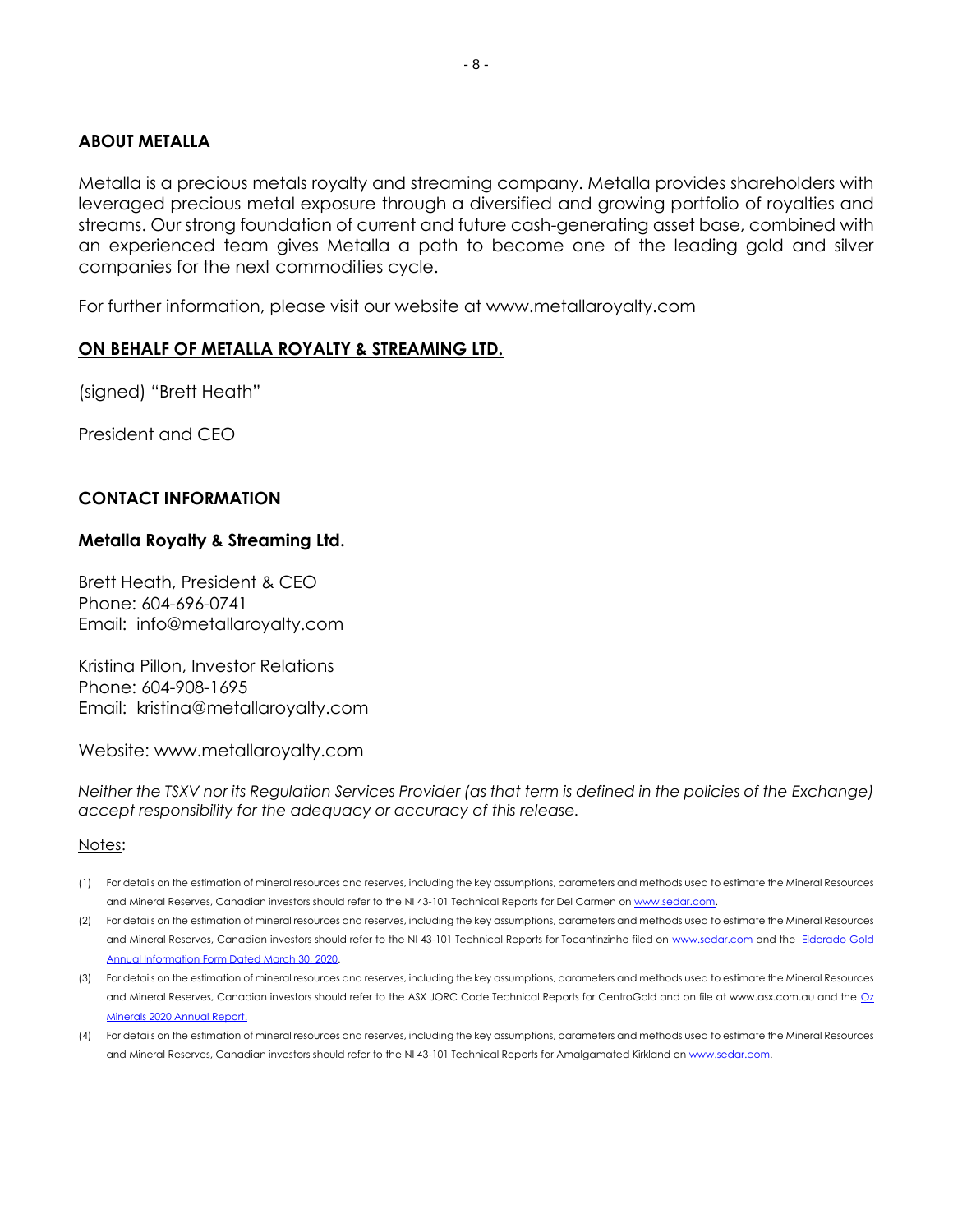#### *Non-IFRS Measures*

*The items marked above are alternative performance measures and readers should refer to non-international financial reporting standards ("IFRS") financial measures in the Company's Management's Discussion and Analysis for the three months ended March 31, 2021 as filed on SEDAR and as available on the Company's website for further details. Metalla has included certain performance measures in this press release that do not have any standardized meaning prescribed by IFRS including (a) attributable gold equivalent ounce, (b) average cash cost per attributable gold equivalent ounce, (c) average realized price per attributable gold equivalent ounce, dc) operating cash margin per attributable gold equivalent ounce, which is based on the two preceding measures, and (e) adjusted EBITDA. In the precious metals mining industry, this is a common performance measure but does not have any standardized meaning. The Company believes that, in addition to conventional measures prepared in accordance with IFRS, certain investors use this information to evaluate the Company's performance and ability to generate cash flow. The presentation of these non-IFRS measures is intended to provide additional information and should not be considered in isolation or as a substitute for measures of performance prepared in accordance with IFRS. Other companies may calculate these non-IFRS measures differently.*

#### *Technical and Third-Party Information*

*Metalla has limited, if any, access to the properties on which Metalla holds a royalty, stream or other interest. Metalla is dependent on (i) the operators of the mines or properties and their qualified persons to provide technical or other information to Metalla, or (ii) publicly available information to prepare disclosure pertaining to properties and operations on the mines or properties on which Metalla holds a royalty, stream or other interest, and generally has limited or no ability to independently verify such information. Although Metalla does not have any knowledge that such information may not be accurate, there can be no assurance that such third-party information is complete or accurate. Some information publicly reported by operators may relate to a larger property than the area covered by Metalla's royalty, stream or other interests. Metalla's royalty, stream or other interests can cover less than 100% and sometimes only a portion of the publicly reported mineral reserves, resources and production of a property.*

*Unless otherwise indicated, the technical and scientific disclosure contained or referenced in this press release, including any references to mineral resources or mineral reserves, was prepared in accordance with Canadian National Instrument 43-101 ("NI 43-* 101"), which differs significantly from the requirements of the U.S. Securities and Exchange Commission (the "SEC") applicable to U.S. *domestic issuers. Accordingly, the scientific and technical information contained or referenced in this press release may not be comparable to similar information made public by U.S. companies subject to the reporting and disclosure requirements of the SEC.*

*"Inferred mineral resources" have a great amount of uncertainty as to their existence and great uncertainty as to their economic and*  legal feasibility. It cannot be assumed that all or any part of an inferred mineral resource will ever be upgraded to a higher category. *Historical results or feasibility models presented herein are not guarantees or expectations of future performance.*

#### *Cautionary Note Regarding Forward-Looking Statements*

*This press release contains "forward-looking information" and "forward-looking statements" (collectively, "forward looking*  statements<sup>*"*</sup>) within the meaning of applicable securities legislation. The forward-looking statements herein are made as of the date *of this press release only, and the Company does not assume any obligation to update or revise them except as required by applicable law.*

*All statements included herein that address events or developments that we expect to occur in the future are forward-looking statements. Generally, forward-looking statements can be identified by the use of forward-looking terminology such as "plans", "expects", "does not expect", "is expected", "budgets", "scheduled", "estimates", "forecasts", "predicts", "projects", "intends", "targets", "aims", "anticipates" or "believes" or variations (including negative variations) of such words and phrases or may be identified by statements to the effect that certain actions "may", "could", "should", "would", "might" or "will" be taken, occur or be achieved. Forward-looking statements and information include, but are not limited to, the advancement of the properties on which Metalla holds a royalty or streaming interest; the future growth in Metalla's net asset value; the successful completion of certain milestones in respect to the CentroGold project; the satisfaction of future payment obligations by Metalla; the establishment of the New ATM Program and any sales of common shares thereunder; the future availability of funds pursuant to the Beedie convertible loan facility; the future conversion of funds drawn down by Metalla under the Beedie convertible loan facility; the completion by property owners of announced drilling programs and other planned activities in relation to properties on which the Company holds a royalty or streaming interest; future disclosure by property owners and the expected timing thereof; the completion by property owners of announced capital expenditure programs; the mineral reserve estimates relating to the properties on which Metalla holds a royalty or streaming interest; the estimated production at Higginsville and Beta Hunt; the estimated silver and gold production at COSE and Joaquin; the forecasted JORC resource on New Luika; the release of additional assays at Del Carmen in Q2 2021; the completion of an updated feasibility study at Wasamac and the expected timing thereof; the lifting of the injunction at the CentroGold property; the potential inclusion of the Camflo property in the Canadian Malartic General Partnership exploration program; the completion of a positive preliminary economic assessment for Fortuity 89; the exercise of Kirkland Lake's option to acquire up to a 75% interest in the Mirado, McGarry and Knight projects; the future exploration plan and the future restart of gold production at the Beaufor Mine; the future earn-in by Newcrest of a 75% interest in the Fortuity 89 project; the potential for Metalla to be a leading gold and silver company for the next commodities cycle; Metalla's future plans and objectives; future expectations regarding the royalties and streams of Metalla; royalty payments to be paid to Metalla by property owners or operators of mining projects pursuant to each royalty; the mineral reserves and resource estimates for the properties with respect to which the Company has or proposes to acquire an interest; future gold and silver prices; other potential developments relating to, or achievements by the*